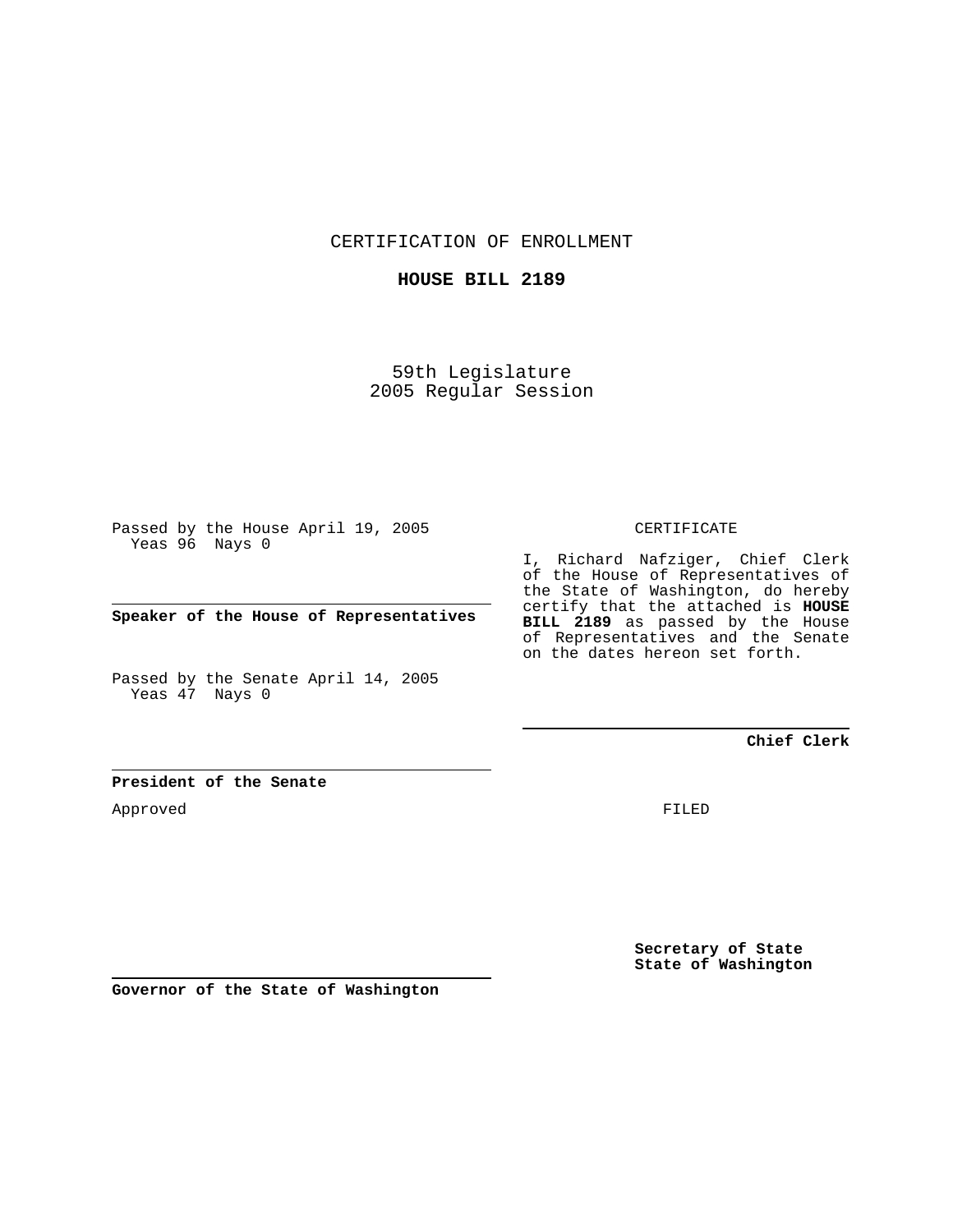# **HOUSE BILL 2189** \_\_\_\_\_\_\_\_\_\_\_\_\_\_\_\_\_\_\_\_\_\_\_\_\_\_\_\_\_\_\_\_\_\_\_\_\_\_\_\_\_\_\_\_\_

\_\_\_\_\_\_\_\_\_\_\_\_\_\_\_\_\_\_\_\_\_\_\_\_\_\_\_\_\_\_\_\_\_\_\_\_\_\_\_\_\_\_\_\_\_

### AS AMENDED BY THE SENATE

Passed Legislature - 2005 Regular Session

# **State of Washington 59th Legislature 2005 Regular Session**

**By** Representatives Kagi, Hinkle, Dickerson, Roberts, Darneille, Simpson, Moeller, Morrell and Santos

Read first time 02/22/2005. Referred to Committee on Children & Family Services.

 AN ACT Relating to the safety of child protective services and child welfare services staff; and creating new sections.

BE IT ENACTED BY THE LEGISLATURE OF THE STATE OF WASHINGTON:

 NEW SECTION. **Sec. 1.** The legislature finds that efforts to protect children from abuse and neglect and support families are dependent upon the efforts of staff in the field who work directly with the children and families of this state. Child protective services staff investigate reports of suspected child abuse and neglect and, when necessary, intervene by providing services designed to increase children's safety and protect them from further harm. Child welfare services staff provide longer-term services to families, including intensive treatment services to children and families who may need help with chronic or serious problems that interfere with their ability to protect or parent children.

 The legislature determines that in order to perform their work, the safety of child protective services and child welfare services staff must be addressed.